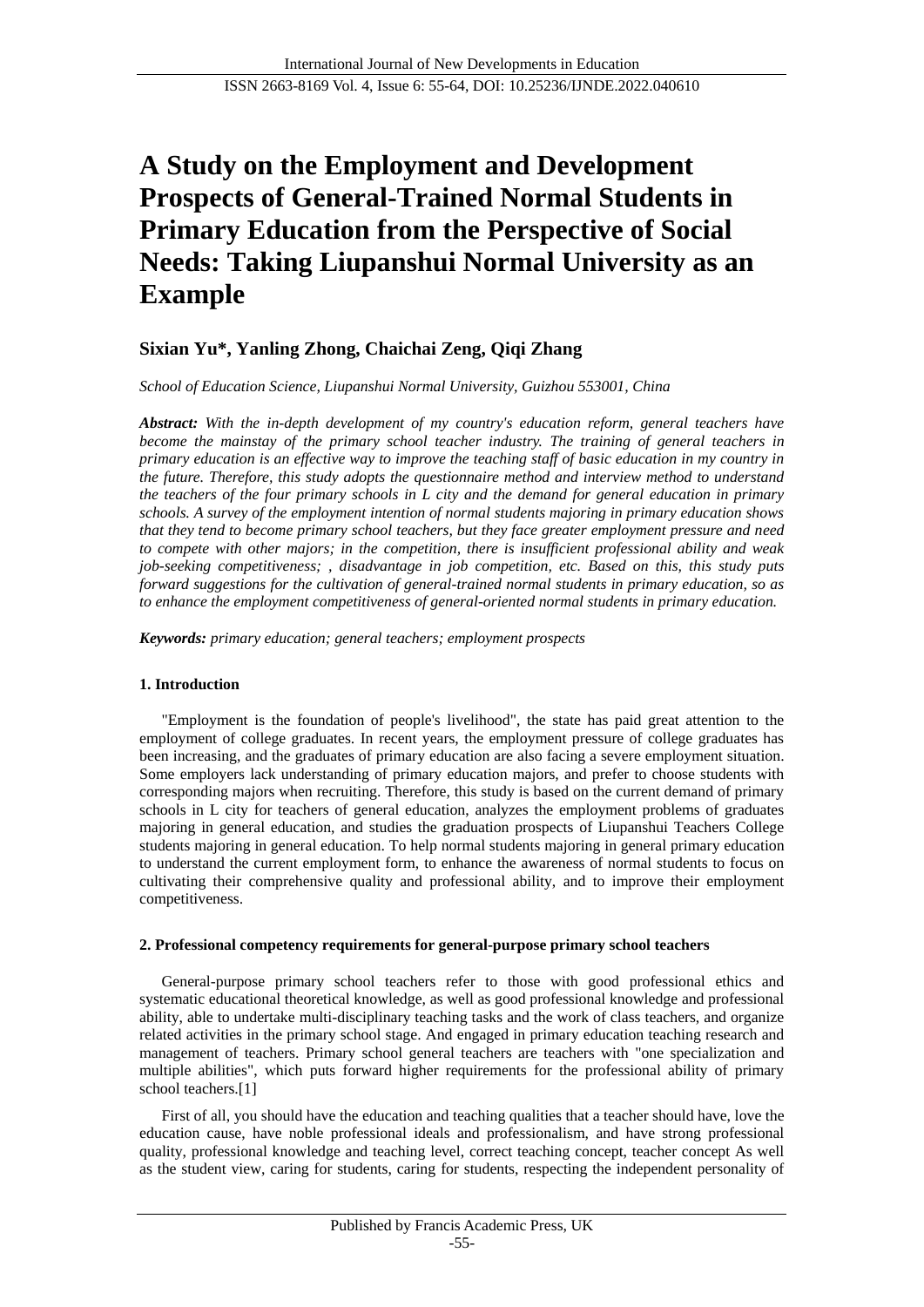primary school students, treating every primary school student equally, being a disseminator of knowledge, and a guide for students.

Secondly, as a professional primary school general teacher, his full ability should be finally reflected in the professional standards, not only the general quality as a primary school teacher, but also his special professional quality as a general teacher. "Multi-skilled" education and teaching ability, one-specialized and multi-skilled means that primary school teachers "learn with expertise" on the basis of having a certain breadth of knowledge and "comprehensive ability". [2] It is required that teachers' knowledge literacy and ability literacy must be comprehensive and comprehensive, and have the ability to teach multiple subjects in primary schools. Teachers with comprehensive quality and comprehensive quality should have a comprehensive, flexible, and developing subject basic knowledge structure. Primary school teachers should also have the basic knowledge of multiple subjects and the ability to teach various subjects. While mastering the basic knowledge of multi-disciplinary and possessing the ability of multi-disciplinary teaching, one or two subjects that are proficient in oneself form their own advantages.

Finally, general-purpose teachers should be able to master the structure of each discipline, not only to understand the internal relationships of each discipline, but also to grasp the connection between disciplines, integrate multi-disciplinary knowledge, break the boundaries between disciplines, and give students Provide a more complete education, apply knowledge from a holistic perspective, and achieve integration.

#### **3. The construction of the teaching staff of primary school teachers in L City**

The structure of teachers in primary education mainly refers to the status of teachers in terms of gender, professional title, discipline, educational background, teaching age, and age. In order to understand the current situation of the teacher structure of primary school teachers, the author selected 196 teachers from four primary schools in L city as the research objects by random sampling survey in the whole city. The specific results of the survey data are as follows:

#### *3.1 Gender structure of primary school teachers*

Gender structure refers to the ratio of the number of male and female teachers. The gender of teachers has a direct impact on the personality of primary school students. Among the primary school teachers in this survey, the gender ratio of males and females is shown in Table 1 below:

| sex structure                                                                                                                                                                                                                                                                                                                                                                                                                                                                                                                                             | woman teacher | male teacher |  |
|-----------------------------------------------------------------------------------------------------------------------------------------------------------------------------------------------------------------------------------------------------------------------------------------------------------------------------------------------------------------------------------------------------------------------------------------------------------------------------------------------------------------------------------------------------------|---------------|--------------|--|
| percentage                                                                                                                                                                                                                                                                                                                                                                                                                                                                                                                                                | 82%<br>.6X    | 8%           |  |
| $\mathcal{L}$ $\mathcal{L}$ $\mathcal{L}$ $\mathcal{L}$ $\mathcal{L}$ $\mathcal{L}$ $\mathcal{L}$ $\mathcal{L}$ $\mathcal{L}$ $\mathcal{L}$ $\mathcal{L}$ $\mathcal{L}$ $\mathcal{L}$ $\mathcal{L}$ $\mathcal{L}$ $\mathcal{L}$ $\mathcal{L}$ $\mathcal{L}$ $\mathcal{L}$ $\mathcal{L}$ $\mathcal{L}$ $\mathcal{L}$ $\mathcal{L}$ $\mathcal{L}$ $\mathcal{$<br>.<br>$\mathbf{r}$ and $\mathbf{r}$<br>$\mathbf{r}$ and $\mathbf{r}$ and $\mathbf{r}$ and $\mathbf{r}$ and $\mathbf{r}$ and $\mathbf{r}$ and $\mathbf{r}$ and $\mathbf{r}$<br>$\sim$ $\sim$ |               |              |  |

*Table 1: Gender structure of primary school teachers*

As can be seen from the above table, female teachers account for 55.682%, male teachers account for 44.318%, and the proportion of female teachers is 11.364 percentage points higher than that of male teachers, indicating that there are more female teachers than male teachers in the gender ratio of primary school teachers.

#### *3.2 Age structure of primary school teachers*

Teachers have different teaching experience, education and teaching ability, and teaching methods at different ages. Teachers play an important role in different age groups. Therefore, in education and teaching, the educational power of teachers of all ages cannot be ignored.

| Table 2: Age structure of primary school teachers |  |  |
|---------------------------------------------------|--|--|
|---------------------------------------------------|--|--|

| age structure | $22 - 30$ | 31-40   | 41-50   | More than 50                                                                                      |  |
|---------------|-----------|---------|---------|---------------------------------------------------------------------------------------------------|--|
| percentage    | 12.821%   | 41.837% | 32.653% | 12.755%                                                                                           |  |
|               |           |         |         | The age structure of primary school teachers can be seen from the above figure, the proportion of |  |

teachers aged 20-30 is 12.821%, that of teachers aged 31-40 is 41.837%, that of teachers aged 41-50 is 32.653%, and that of teachers over 50 is 12.755%. The age of teachers is concentrated in 31-40 years old, which fully reflects the main force of the city's primary and secondary school teachers are young and middle-aged teachers, showing the characteristics of youth.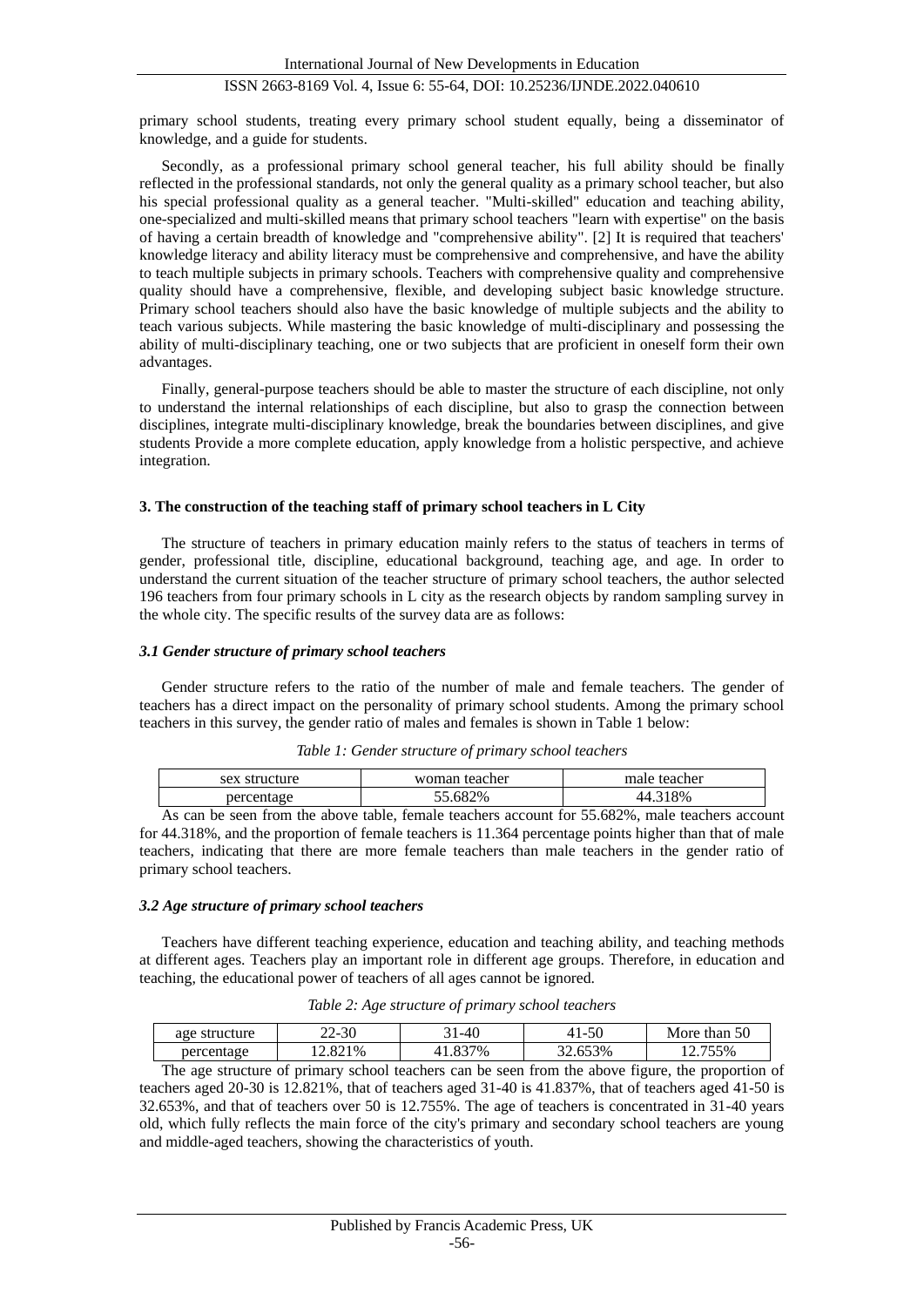#### *3.3 Teaching age structure of primary school teachers*

Berliner's five-stage theory of teacher growth shows that teachers have different educational and teaching characteristics at different teaching ages, and the length of teachers' teaching years can reflect the teaching level and ability of teachers from a certain angle.

| of school age | vears<br>Jnder | Years<br>1- I U | years<br>than 15<br>More |
|---------------|----------------|-----------------|--------------------------|
| nercentage    | .469%          | $1\%$           | .980%<br>48              |
|               | $\sim$         |                 |                          |

It can be seen from the above figure that the primary school teachers in this survey have a teaching age of more than 15 years, and the school teachers have rich teaching experience. It takes a long time for a general teacher to become an excellent primary school teacher condensed.

#### *3.4 Educational structure of primary school teachers*

To a certain extent, good school education will directly affect the professional development of teachers.

| Table 4: Educational Structure of Primary School Teachers |  |
|-----------------------------------------------------------|--|
|-----------------------------------------------------------|--|

| educational<br>background<br>structure | postgraduate | undergraduate<br>course | junior college<br>education | special school |
|----------------------------------------|--------------|-------------------------|-----------------------------|----------------|
| percentage                             | .021%        | 86.673%                 | 11.735%                     | 0.511%         |

According to the data in Table 4, the educational structure of primary school teachers in L city accounted for 0.511% of secondary school, 11.735% of junior college, 86.673% of undergraduate, and 1.021% of postgraduate. Bachelor degree or above accounted for 87.694%. This shows that it is the general trend of primary school teachers to have undergraduate education, and some schools have begun to introduce postgraduate students, which also brings a severe test to the employment of general-trained normal students.

#### *3.5 Subject structure of primary school teachers*

| Table 5: Subject Structure of Primary School Teachers |  |  |
|-------------------------------------------------------|--|--|
|                                                       |  |  |

| Subject    | <b>Chinese</b> | mathema | English | music  | physical | other   |
|------------|----------------|---------|---------|--------|----------|---------|
| structure  |                | tics    |         |        | culture  |         |
| percentage | 33.673%        | 25%     | 12.245% | 4.592% | 6.122\%  | '9.898% |

Judging from the survey and research results, the majors of primary school teachers are mainly single disciplines, and mainly in Chinese and mathematics. At present, the teachers surveyed have no general majors. Although the schools have hired professional teachers of various disciplines However, in addition to language and mathematics, there are very few teachers hired for other disciplines, which is not enough to achieve the combination of professional teachers and disciplines, resulting in some schools usually adopting a teaching model of one teacher teaching multiple subjects. According to the author's definition of general-subject primary school teachers, one teacher teaching multiple subjects is consistent with general-subject primary school teachers teaching multiple subjects. This phenomenon is a major advantage of general-training normal students for employment in schools lacking teachers.

#### **4. The current situation of L city's demand for general school teachers**

#### *4.1 Demand for primary school teachers in L city primary schools*

According to the current overall development trend of primary education in urban areas and the overall situation of insufficient teachers in primary and secondary schools in rural areas, urban schools attach great importance to music, sports and beauty to teach. However, there are also some schools that lack teachers. They usually make full use of existing teacher resources to allow teachers to conduct multi-disciplinary teaching. Especially in primary schools in some townships and poverty-stricken areas, almost every teacher is required to be able to "speak foreign languages and mathematics." Eat, you can carry the beauty of sound and body."[3]

After investigating some primary schools in L city, it was found that there is currently a large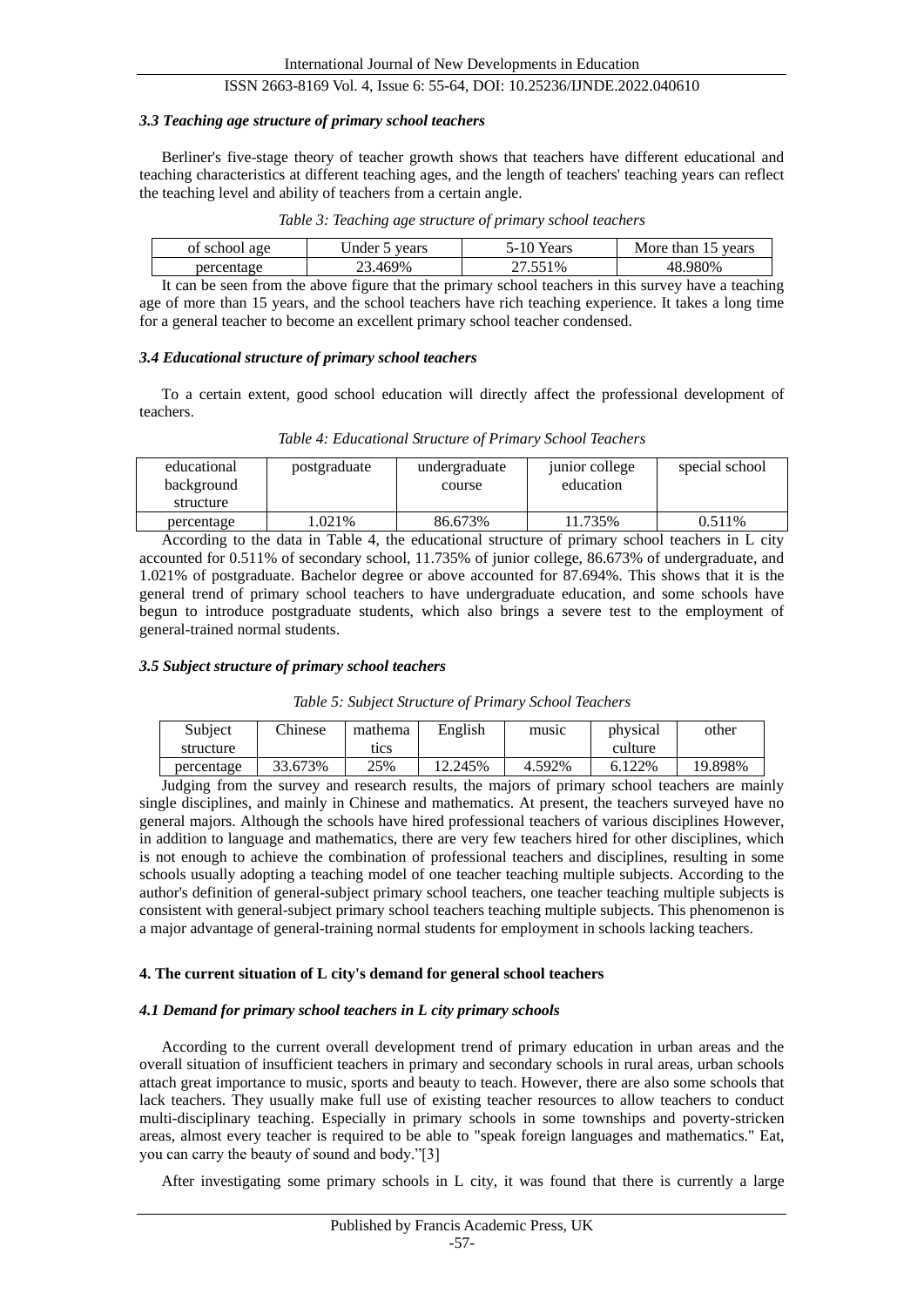demand for primary school teachers, but due to the limited number of teachers allocated by the local education bureau, most of them are contract substitute teachers. According to the author's investigation, most of the teacher positions needed by primary schools in L city are English teachers, Chinese teachers, mathematics teachers, science teachers, and information technology teachers. From the point of view of the teacher positions required by primary schools, teachers of all-subject primary schools will have more advantages.

According to the interview results, most primary schools are more inclined to students majoring in general education. I have some understanding of primary school subjects, but they are not as proficient in a certain subject as specialist teachers. However, the education and teaching of primary schools are not very profound, so I would prefer to choose general primary school teachers." And a small number of primary schools are not as proficient in a certain subject. The state of "neutrality" is maintained between the junior college students and the general teachers. Compared with the junior college normal students, the general primary education normal students will be more handy when teaching subjects other than their own preference.

#### *4.2 The needs of primary school teachers themselves for general primary school teachers*

At present, most rural teachers are specialist teachers, who are forced to teach in multiple subjects, but they themselves are trained by specialist subjects. In terms of competency, many teachers are simply not competent to teach multiple subjects and multiple courses. Among them, teacher x said: "Most teachers have to take one or two other courses in addition to teaching one professional course, or even three or more courses. They feel that they are under too much pressure, and of course they hope that teachers will share the subjects. It can be seen from the interview that most teachers have to teach two or more courses, and it is common to have more than one load. Therefore, from the reality of rural education in my country, the requirements of primary education and the requirements of the new curriculum reform, the training of primary school teachers is very necessary for our country.

#### **5. Employment prospects of general-trained normal students majoring in primary education**

On May 31, 2021, the Political Bureau of the Central Committee of the Communist Party of China issued the "Decision on Optimizing the Fertility Policy to Promote Long-term Balanced Development of the Population", further optimizing the fertility policy, implementing the policy that a couple can have three children and supporting measures. It shows that the number of primary school students will continue to rise in the future, and the gap of required primary school teachers will also increase. This is undoubtedly a good development trend for students majoring in primary education.

After selecting some local primary school teachers in L City for interviews, among them, Teacher M said: "The employment prospects of normal primary school students with general education are broader, and the employment options are broader than those of specialized colleges." Teacher H said: "Although the knowledge Learning is not advanced enough, not specialized enough, but primary school learning is basic learning. From the overall point of view, it has more advantages, specializing in the arts, but it is easier to do other subjects." Teacher N said: "The employment prospects are better. It has advantages and is not very professional, but it can also be studied in a single subject, and basic skills in teaching should be cultivated and more exposure to multimedia learning." Basically, all teachers said that the employment competitiveness of general primary education normal students is greater, Compared with junior college students, they have broader employment prospects and more choices.

In the research survey, most primary school teachers believe that the employment prospects of primary school teachers with general subjects are very good.

The dean of the S primary school mentioned: "If the general-purpose primary school teachers are used in primary schools, I think it is very good, because Chinese education has always said that primary school teachers are a panacea. We didn't study that specific, but after graduation, after entering the school, especially in the countryside, you may be exposed to all subjects, not just the subject you studied in school." From the social level Looking at it, it is more advantageous for normal students to develop into rural primary schools with general education in primary schools. In rural primary schools, each subject teacher will teach two or more subjects, which enhances the employment advantage of general-subject primary education normal students. The employment prospects are more advantageous, and the professionalism is not strong, but they can also study in a special subject. They should cultivate the basic skills of teaching and have more exposure to multimedia learning.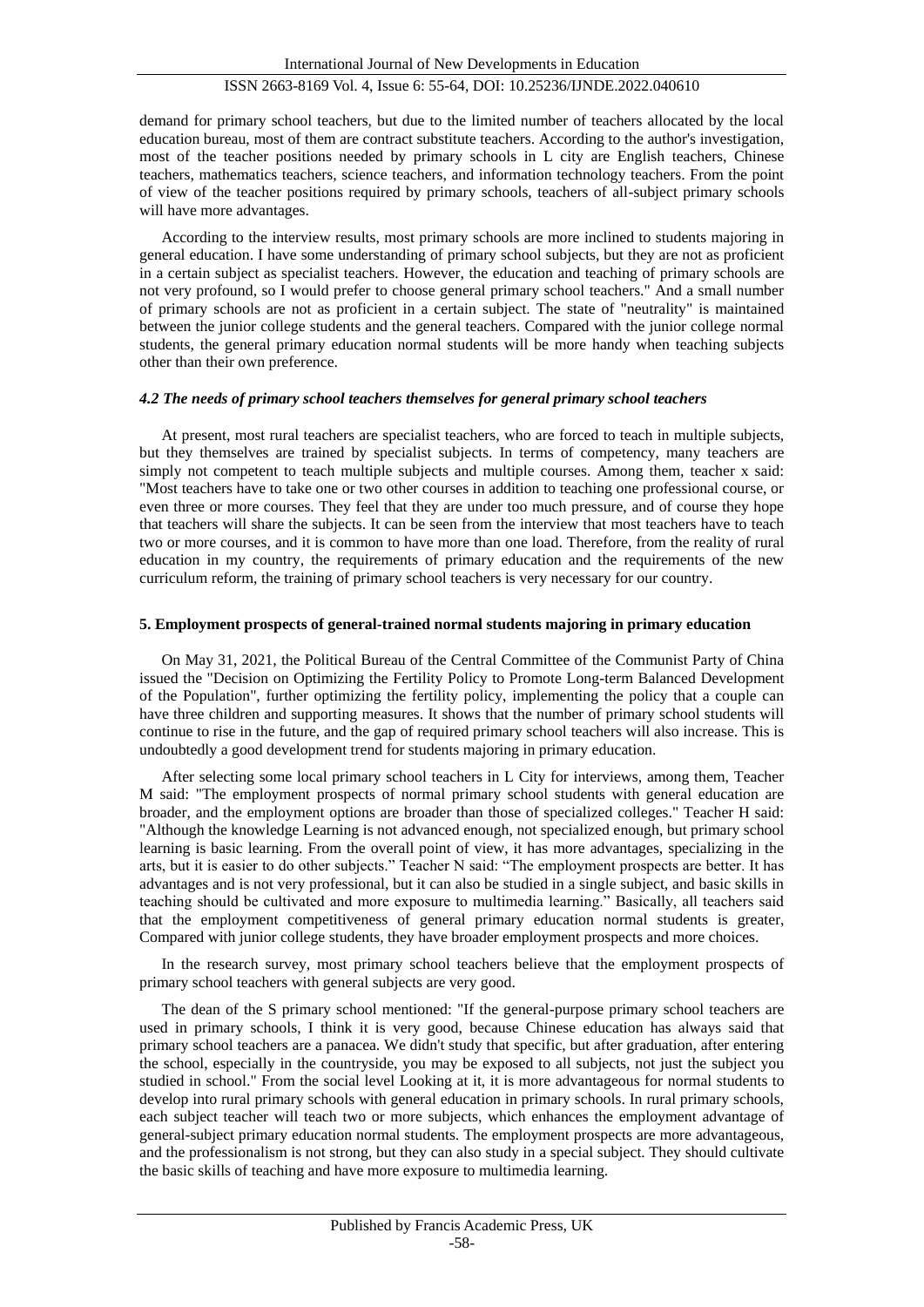X primary school teacher mentioned: "I think there will be a greater demand for primary school general teachers in the future, because the future education is not just this fractional theory, but the future teachers will not only take physics classes, not just Chinese classes. , not only in physical education classes, not only in mathematics, simple art, music, we must have the ability to coordinate all, we stand in this is what we usually call the panacea, we must have all-round ability , We must have something that can be poured out from our own place, and then students can learn certain knowledge from this place, and they can develop higher, so I am very optimistic about the students majoring in primary education." Primary school. Most of the education in China is basic education, which does not require teachers to have much advanced professional knowledge, but it is essential to have an understanding of all knowledge. For the group of primary school students, primary school teachers need to have professional superpowers, which can be extended to astronomy and geography, legal education, safety education, and common sense of life. Have enough knowledge to answer questions for students. In this process, general-subject normal students must have sufficient grasp of the psychology of primary school students and understand the psychology of primary school students in order to better exert their educational advantages in teaching and gain the initiative to guide education. General primary school education normal students should identify their own strengths and weaknesses from the perspective of primary school teachers, give full play to their educational advantages, and have certain overall planning ability for the learning of professional quality.

It can be seen that primary school teachers in L city are very optimistic about the employment prospects of general primary school teachers. After primary school teachers enter the school, they need to be exposed to all subjects, and future education is no longer just fractional theory. The all-round development of students makes teachers Multidisciplinary educational knowledge is required. Therefore, an interview survey of some primary schools found that most primary schools are more inclined to choose general-subject primary education normal students to teach, and it also shows that the primary schools in L city have a greater demand for general-subject normal students.

#### **6. Status Quo of Employment Intentions of General Normal Students Majoring in Primary Education**

The personnel training objectives of the primary education major of Liupanshui Normal University are established according to the level of the school, the types of talents to be cultivated, and the characteristics of students. The training objectives of the 2018 level are positioned as: "This major mainly cultivates all-round development of morality, intelligence, physique, beauty, labor, etc., with good professional moral quality, systematic educational theoretical knowledge, extensive primary school subject knowledge and modern educational technology. Knowledge, have strong practical ability, preliminary teaching research and scientific research ability, become able to adapt to the needs of basic education reform and development, and be competent in primary education teaching, research and management, 'can go on, retain, use on' applied elementary educators."

#### *6.1 Professional recognition of general-trained normal students in primary education majors*

This study randomly selected 99 normal students majoring in primary education in Liupanshui Normal University as the research objects, including 89 girls and 10 boys.

Research shows that 37.37% of students apply for primary education majors based on their personal wishes, mainly because of their own interests. 21.21% of students think that they are easy to find a job, but 78.79% of the students currently plan their careers after graduation to be primary school teachers. The main purpose of the students' application is to become a primary school teacher.

| Apply for the reason         | number of people | scale  |
|------------------------------|------------------|--------|
| Be interested in             |                  | 37.37% |
| It's easy to find a job      |                  | 21.21% |
| Parents' wishes              |                  | 11.11% |
| In order to get into college |                  | 10.1%  |
| other                        |                  | 20.2%  |

*Table 6: Reasons for applying for primary education major*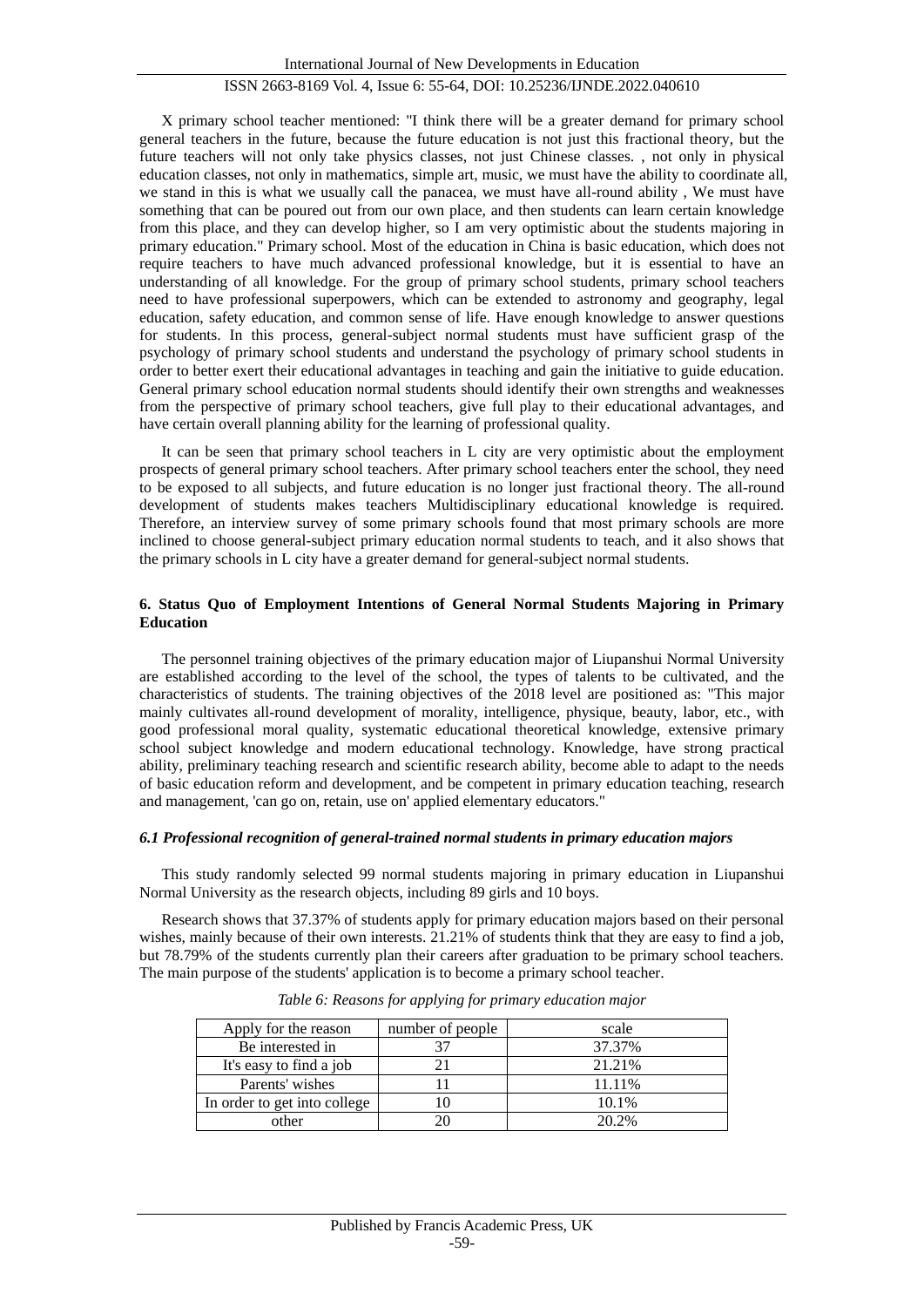#### *6.2 Employment intention of general-trained normal students majoring in primary education*

| Employment intention                                 | number of people | scale  |
|------------------------------------------------------|------------------|--------|
| Grade School Teacher                                 |                  | 78.79% |
| Teachers of extracurricular tutoring<br>institutions |                  | 1.01%  |
| Graduate students majoring in education              |                  | 13.13% |
| Engaged in occupations unrelated to<br>education     |                  | 2.02%  |
| go abroad                                            |                  | $0\%$  |
| other                                                |                  | 5.05%  |

*Table 7: Employment intention of normal university students majoring in primary school education*

According to the data in Table 7, 78.79% of normal students majoring in primary education are primary school teachers, 1.01% are teachers in after-school tutoring institutions, 13.13% are postgraduates majoring in education, and 2.02% are engaged in occupations unrelated to education. 0% go abroad, and 5.05% for others. Among them, the number of primary school teachers is the largest and as high as 78.79%. It can be seen that the main employment intention of normal students majoring in primary education is primary school teachers.

*Table 8: Employment discipline willingness of general practice normal university students majoring in primary school education*

| Subject will                 | number of people | proportion |
|------------------------------|------------------|------------|
| Chinese                      | 82               | 82.83%     |
| mathematics                  | 57               | 57.58%     |
| English                      | 39               | 39.39%     |
| music                        | 15               | 15.15%     |
| science                      | 27               | 27.27%     |
| the fine arts                | 20               | 20.2%      |
| Morality and the rule of law | 37               | 37.37%     |
| physical culture             | 29               | 29.29%     |

According to the survey results, 82.83% of the general primary education normal students want to be a primary school Chinese teacher after graduation, 57.58% of the general primary education normal students want to be a math teacher, and 39.39% want to be an English teacher. , followed by ethics and the rule of law, sports, science, fine arts, music. In the process of interviewing the previous graduates, student L said: "When I chose the major of primary school teacher, I felt that it was good for employment, but from my own personal experience and the employment situation of other students I learned, the employment rate is not very high. It's good, and there is a lot of competition for the jobs of the majors." As a general primary education major, there are students majoring in Chinese language and literature in Chinese, students majoring in mathematics in mathematics, and students majoring in English and English, so to improve their comprehensive Ability to enhance employment competitiveness is particularly important.

#### **7. Analysis of the difficulties and reasons for the employment of general-trained normal students majoring in primary education**

All-round primary education normal students face various pressures, and the pressure of employment is even more obvious. Currently, whether it is art major or other majors, and preschool education majors, they all have to take the primary school teacher qualification certificate, because they all feel It is more popular to go out after the primary education major, and it is easy to find employment. However, in the face of social pressure, there are serious problems in the employment of normal students majoring in general primary education, which are mainly reflected in:

#### *7.1 Insufficient professional ability and weak job-seeking competitiveness*

As shown in Tables 9, 10 and 11, normal students' mastery of three-stroke characters, normal students' mastery of using teaching aids, and normal students' ability to evaluate are as follows.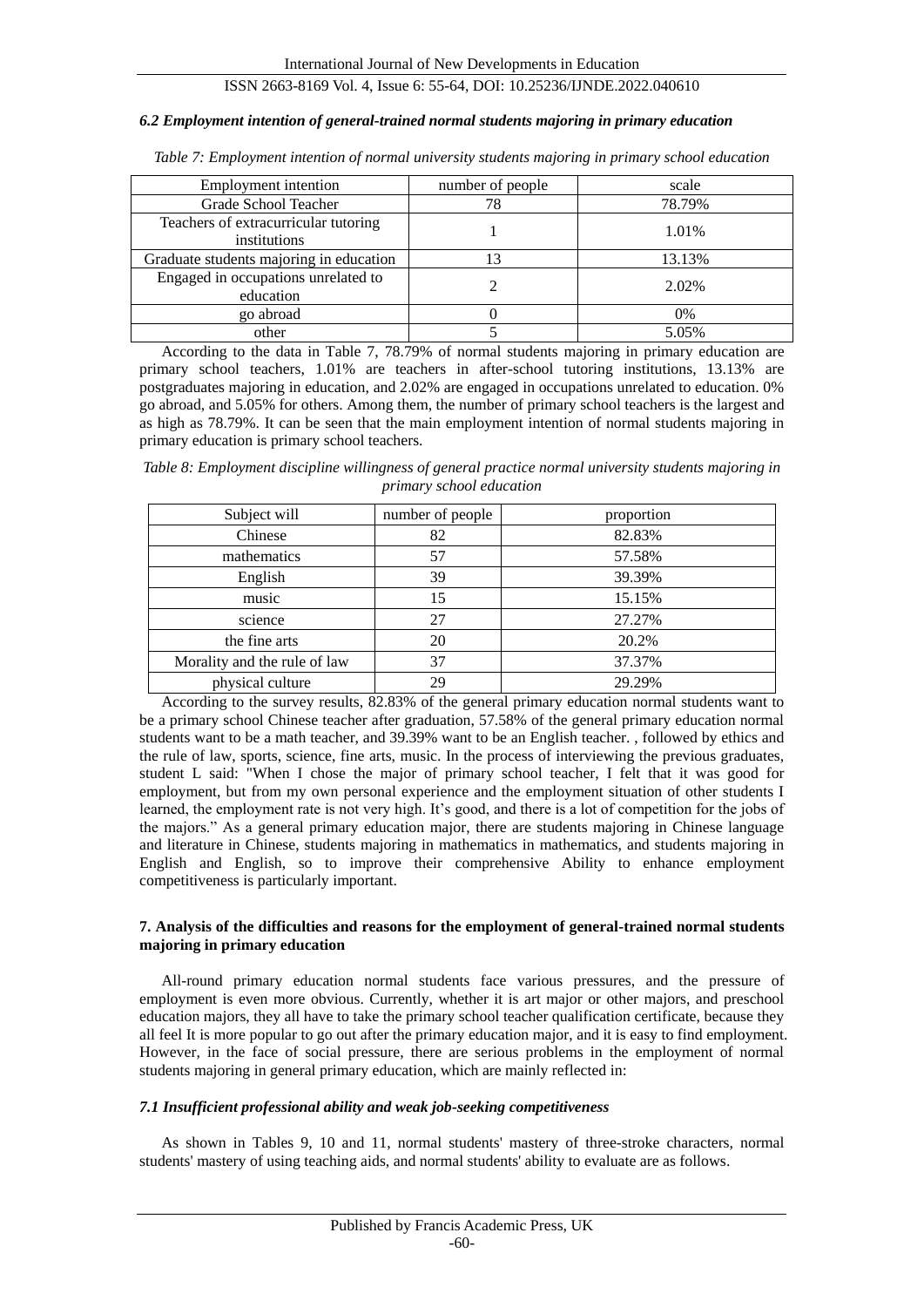| Can standardize the writing of pen, chalk, brush<br>characters | number of people | percentage |
|----------------------------------------------------------------|------------------|------------|
| fortissimo                                                     | Four people      | 4.04%      |
| stronger                                                       | 21 People        | 21.21%     |
| same as                                                        | 60 People        | 60.61%     |
| relatively weak                                                | 14 People        | 14.14%     |
| pianissimo                                                     | 0 People         | 0%         |

*Table 9: The mastery of normal university students' three-pen characters*

It can be seen from Table 9 that 4.04% of the normal students have a strong grasp of the three-stroke characters, 21.21% of the normal students have a strong grasp of the three-stroke characters, and 60.61% of the normal students have a strong grasp of the three-stroke characters. The mastery of characters is average, and 14.14% of normal students have a weak mastery of three-stroke characters. It can be seen from this that most normal students have an unsatisfactory mastery of three-stroke characters, and most normal students are at the average level.

|  |  |  |  | Table 10: Master degree of normal university students on the use of teaching AIDS |  |  |  |  |
|--|--|--|--|-----------------------------------------------------------------------------------|--|--|--|--|
|  |  |  |  |                                                                                   |  |  |  |  |

| According to the teaching needs of teaching AIDS, modern | number of   | proportion |
|----------------------------------------------------------|-------------|------------|
| technology to assist teaching                            | people      |            |
| fortissimo                                               | Five people | 5.05%      |
| stronger                                                 | 39 People   | 39.39%     |
| same as                                                  | 50 People   | 50.51%     |
| relatively weak                                          | Five people | 5.05%      |
| pianissimo                                               | 0 People    | 0%         |

As can be seen from Table 10, 5.05% of normal students have a strong ability to use teaching aids, 39.39% of normal students have a strong ability to use teaching aids, and 50.51% of normal students have average ability to use teaching aids. Another 5.05% of normal students have weak ability to use teaching aids. It can be seen that most of the normal students have average ability to use teaching aids for teaching activities.

| Flexible use of educational evaluation methods to properly evaluate | number of   | proportion |
|---------------------------------------------------------------------|-------------|------------|
| the pupils' learning and daily behavior performance                 | people      |            |
| fortissimo                                                          | Four people | 4.04%      |
| stronger                                                            | 33 People   | 33.33%     |
| same as                                                             | 55 People   | 55.56%     |
| relatively weak                                                     | Six people  | 6.06%      |
| pianissimo                                                          | 1 People    | 1.01%      |

*Table 11: Evaluation ability of normal university students*

It can be seen from Table 11 that 4.04% of normal students have a strong ability to use educational evaluation methods flexibly and to properly evaluate the learning and daily behavior of primary school students, and 33.33% of normal students have this ability. Strong, 55.56% of normal students have average ability in this respect, 6.06% of normal students have weak ability in this respect, and 1.01% of normal students have very weak ability in this respect.

To sum up, most normal students' mastery of three-stroke characters, normal students' mastery of using teaching aids, and normal students' evaluation ability are all at an average level, and these vocational skills are essential skills for teachers. It can be seen that the lack of professional ability of most normal students in these areas will directly affect the competitiveness of normal students in job hunting, which will lead to weaker job search competitiveness.

## *7.2 The pressure of employment competition is high, and the competition of disciplines and majors is at a disadvantage*

#### *7.2.1 Graduates majoring in primary education face greater competition for employment*

First of all, students in non-normal colleges and universities can obtain the corresponding teacher qualifications and engage in education and teaching by passing the educational psychology examination of the provincial education committee, and reaching the second grade or above in Mandarin.

Secondly, there are many institutions that provide assistance for non-normal students to obtain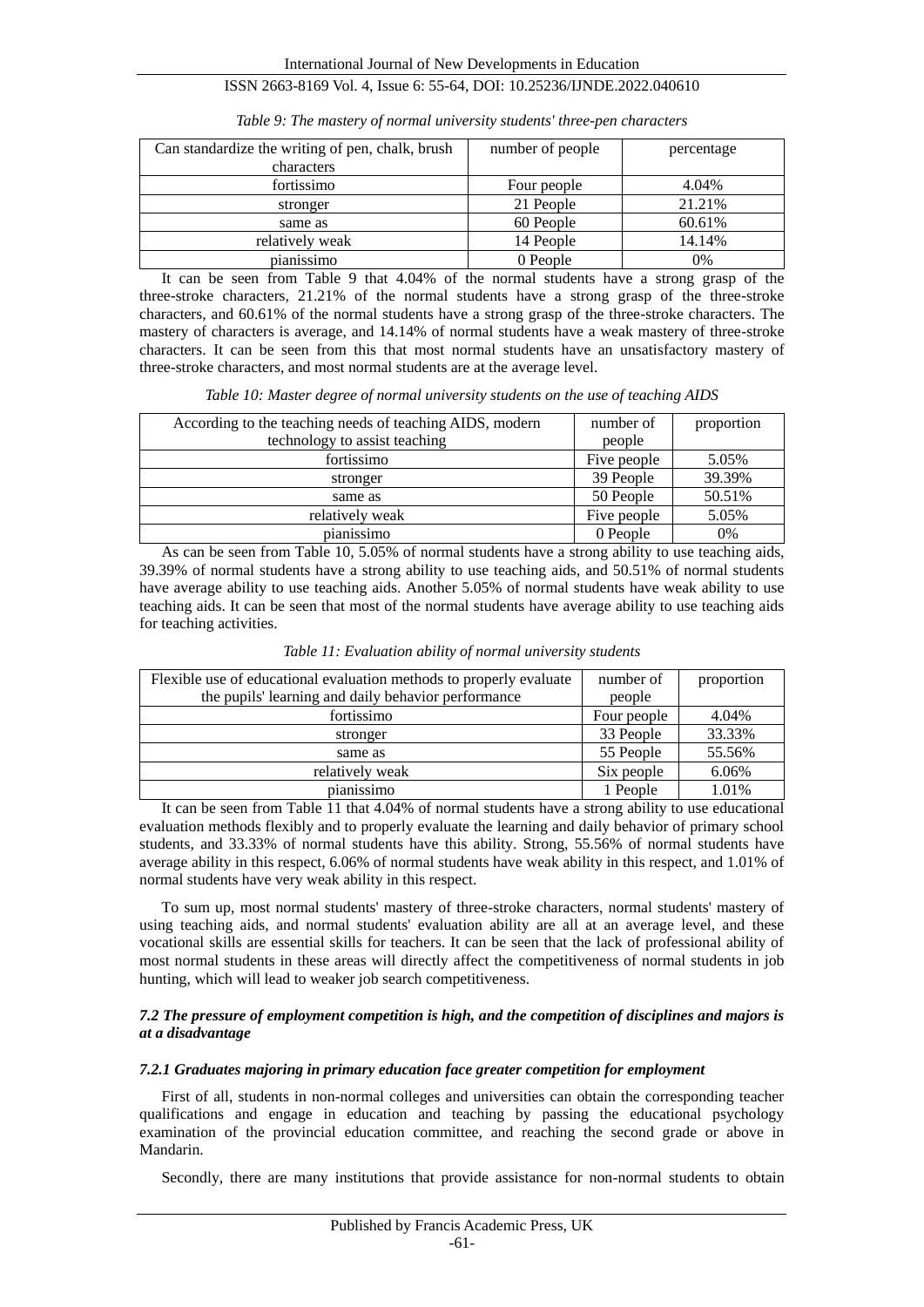teacher qualification certificates. At the same time, they provide targeted counseling, including frequently tested propositions, test skills, etc. More and more college students can obtain corresponding training through training. In this way, more and more people can be engaged in teaching work.

Finally, the threshold for engaging in educational positions is getting higher and higher. Now many teaching positions, especially in schools with relatively good development, the requirements for engaging in educational positions are 985 University 211 University or postgraduate degrees, and priority exams or written exams are exempted.

## *7.2.2 Inadequate disciplines and majors, disadvantage in employment competition*

For students majoring in primary education, colleges and universities require that every subject should be covered, which involves a wide range. Many students in primary education do not know what they are learning and what is the key point. For example, Chinese, mathematics, English, morality, etc. must be competent. , resulting in students majoring in primary education do not know which subject they are good at, and which subject to choose for employment in the future. This shows that colleges and universities did not take serious consideration when formulating student training programs. Colleges and universities only pay attention to the requirements of today's society for normal students of general education in primary schools, but they ignore the students themselves and their learning of general subjects.

When the students go out, the school requires the students to take music lessons, which causes the students to be at a loss and employment problems. Competing with students majoring in Chinese, English, mathematics and other majors is at a disadvantage in terms of discipline and professionalism. Therefore, the training programs of colleges and universities only take into account the requirements of the school, and often ignore the ability of students. The training programs of colleges and universities only take into account how many credits students need to take in college, so they offer a variety of courses, which are not of much use to general-trained normal students in primary education. Help, taking this course is also for credit, that's all. Therefore, before formulating training programs, colleges and universities can conduct a survey on the future employment prospects of students to help students get better employment.

## **8. Suggestions on enhancing the employment competitiveness of general-trained normal students majoring in primary education**

## *8.1 Strengthening the cultivation of professional knowledge and professional ability of general-purpose primary school education normal students*

Paying attention to the comprehensiveness and all-roundness of quality is the current training goal of normal students in general primary education. The training goal of normal students majoring in primary school education is to train general-purpose teachers with "one specialization and multiple abilities". Such teachers must be comprehensively trained, not only with professional knowledge of the subject they teach, but also with good artistic accomplishment and teaching. Practical skills, master the basic knowledge of education and teaching and scientific and cultural knowledge, and be competent for multi-disciplinary teaching tasks in primary school. [4]

However, according to surveys and studies, more than 50% of students believe that their abilities are average, such as the ability to write three-stroke characters, the ability to carry out teaching design, the use of teaching aids, teaching evaluation, etc.; and more than 60% of students think that in education and teaching The cultivation of scientific research ability is not enough, and it is also believed that there are too many educational theories in terms of curriculum setting, and most of them are on paper. And 56.57% of the students think that the educational knowledge and practical ability learned in school are basically consistent with the actual job requirements, 29.29% of the students think it is consistent, and 4.04% of the students think it is very consistent, which means that It is necessary to cultivate our professional knowledge and professional ability. Therefore, this study puts forward the following suggestions for strengthening the cultivation of professional knowledge and professional ability of normal students in general primary education.

The first is to learn the theory of professional basic courses. Theory is the foundation of practice. To become an excellent primary school teacher, you first need to master solid professional knowledge. The second is to carry out classroom teaching skills training. After mastering professional knowledge, you also need to learn to use it, to be able to pass on what you have learned to students, to be able to teach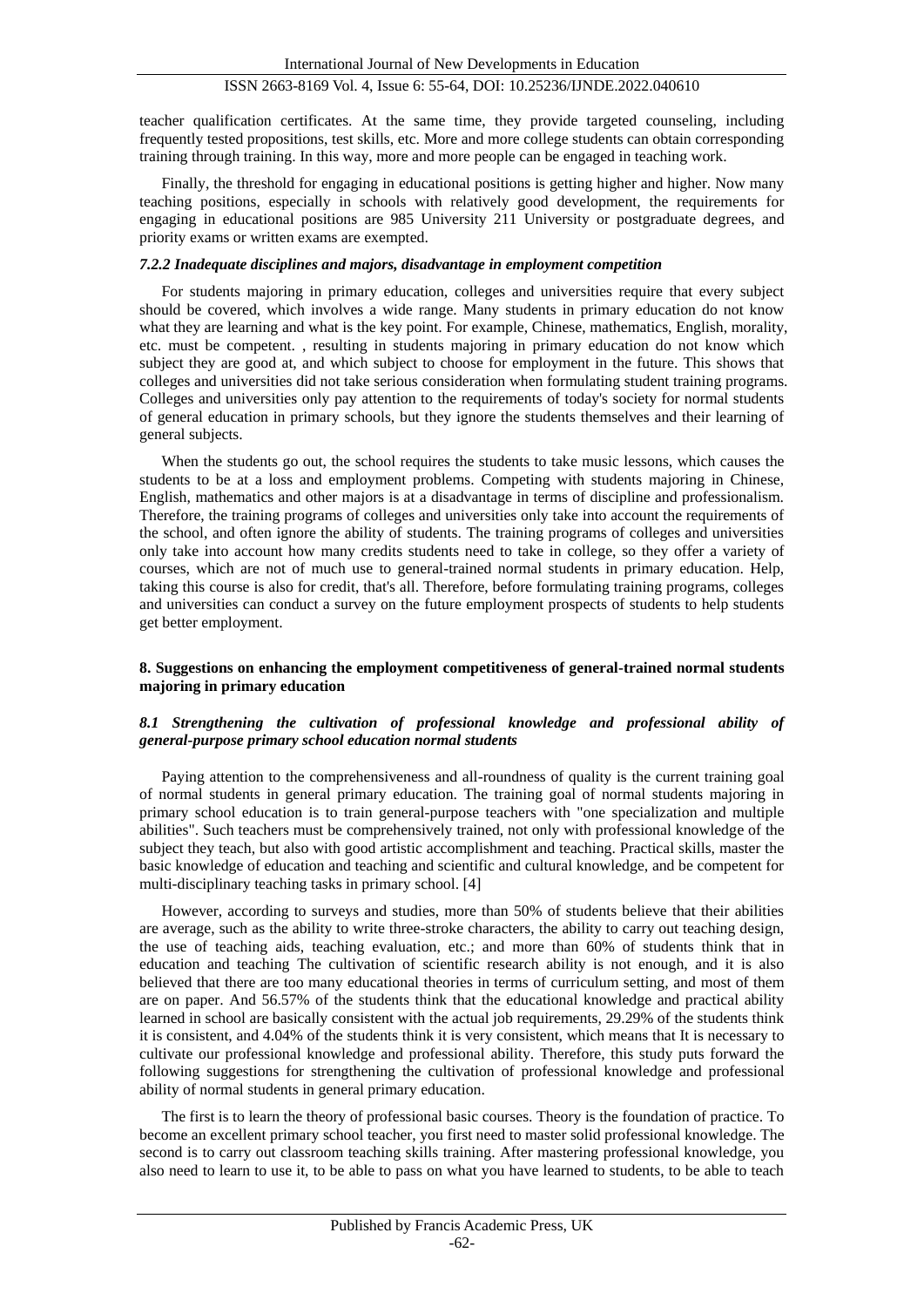students well, and to teach students well. Then there is the focus on educational traineeships and internships. Really enter the primary school, enter the real educational environment and teaching environment, observe and learn, carry out teaching practice, get the truth method from it, improve teaching, improve yourself, and help become an excellent primary school teacher. The last is to strengthen the training of three strokes. Strengthening one's own skills and self-cultivation, especially the pen and chalk words, are directly displayed in front of the students, directly communicated with the students, and directly let the students learn. As a teacher, first of all, you need to set a good example by yourself.

## *8.2 Strengthening and broadening the development path of teachers in general-subject primary schools*

Improve the training model for general-trained normal students in primary education, and optimize the general-training teacher qualification certification system. In the pre-employment training stage, the curriculum system should be well constructed, the ability of normal students in all aspects should be cultivated, and the cultivation of comprehensive quality should be emphasized. In addition, optimize the certification system, ensure the "entry" of primary school teachers in general subjects, and ensure the ability and quality of teachers. And establish an effective general teacher training system, formulate a personalized general teacher on-the-job training plan. [5]

Then let the teacher's self-improvement become the inner source of motivation for development. First of all, it is necessary to strengthen the cultivation of teachers' educational emotions, so as to give students a positive and upward emotional impact and promote the healthy growth of students. Secondly, it is necessary to promote the formation of the correct educational concept, which is conducive to the establishment of a correct view of teachers and students. Then, they must establish professional ideals, enhance their interest, willingness and cognition in education, and be willing to learn and diligent in reflection. Next, you need to develop a sense of professional development, introspect, and plan for the future. Then there is the enhancement of the expansion of professional knowledge, with comprehensive, comprehensive knowledge. Finally, it is necessary to improve professional abilities, such as teaching ability, communication ability, reflection ability, expression ability, research, discipline integration, etc.

#### **9. Conclusion**

With the in-depth development of my country's education reform, general teachers have become the mainstay of the primary school teacher industry. The training of general teachers in primary education is an effective way to improve the teaching staff of basic education in my country in the future. Through the investigation of the teachers' situation and the demand for general education in four primary schools in L city, this research finds that there are very few general teachers at present, and the general teachers in primary schools have certain development prospects. A survey of the employment intention of normal students majoring in primary education shows that they tend to become primary school teachers, but they face greater employment pressure and need to compete with other majors; in the competition, there is insufficient professional ability and weak job-seeking competitiveness; , disadvantage in job competition, etc. Based on this, this study proposes to strengthen the training of the professional knowledge and professional ability of the general-subject primary education normal students, and strengthen the broadening of the general-subject primary school teachers' development path, so as to enhance the employment competitiveness of the primary education general-subject normal students.

#### **Acknowledgements**

This work was supported by the Innovation and Entrepreneurship Training Program for College Students in 2020 "Research on the Employment Development Prospects of General Normal Students in Primary Education Majors from the Perspective of Social Demands - Taking Liupanshui Teachers College as an Example" (Project No.202010977035).

## **References**

*[1] Shifang Chen, Chunyu Li, Sanqiang Guo. Exploration and thinking on the cultivation of excellent general-purpose primary school teachers: Taking Ji'an Vocational and Technical College as an*